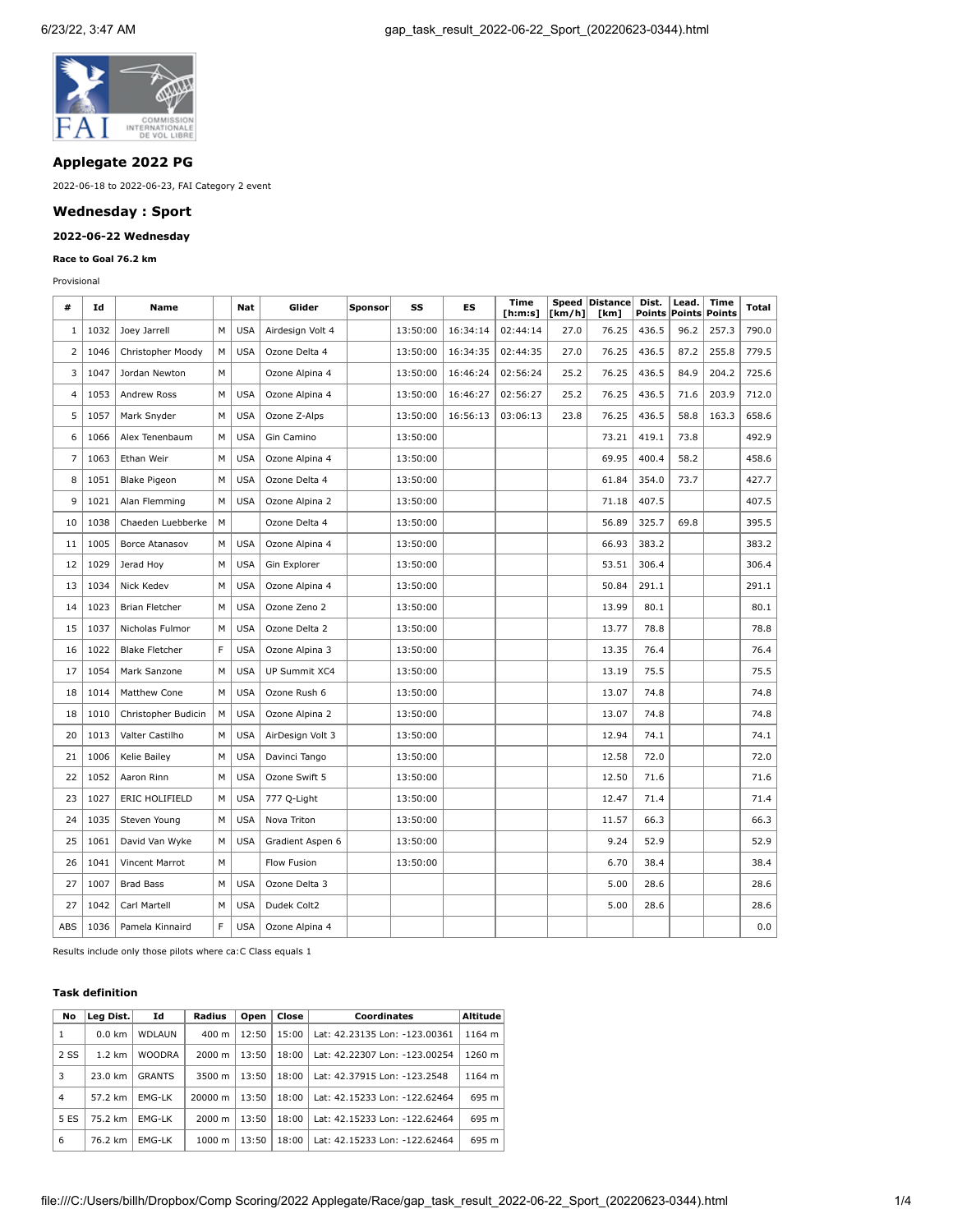## **Pilots not yet processed (NYP)**

| Id   | Name                      |
|------|---------------------------|
| 1017 | Justin Caprari            |
| 1040 | <b>FRANCISCO MANTARAS</b> |
| 1049 | Marc Pelberg              |
| 1059 | Tim Taylor                |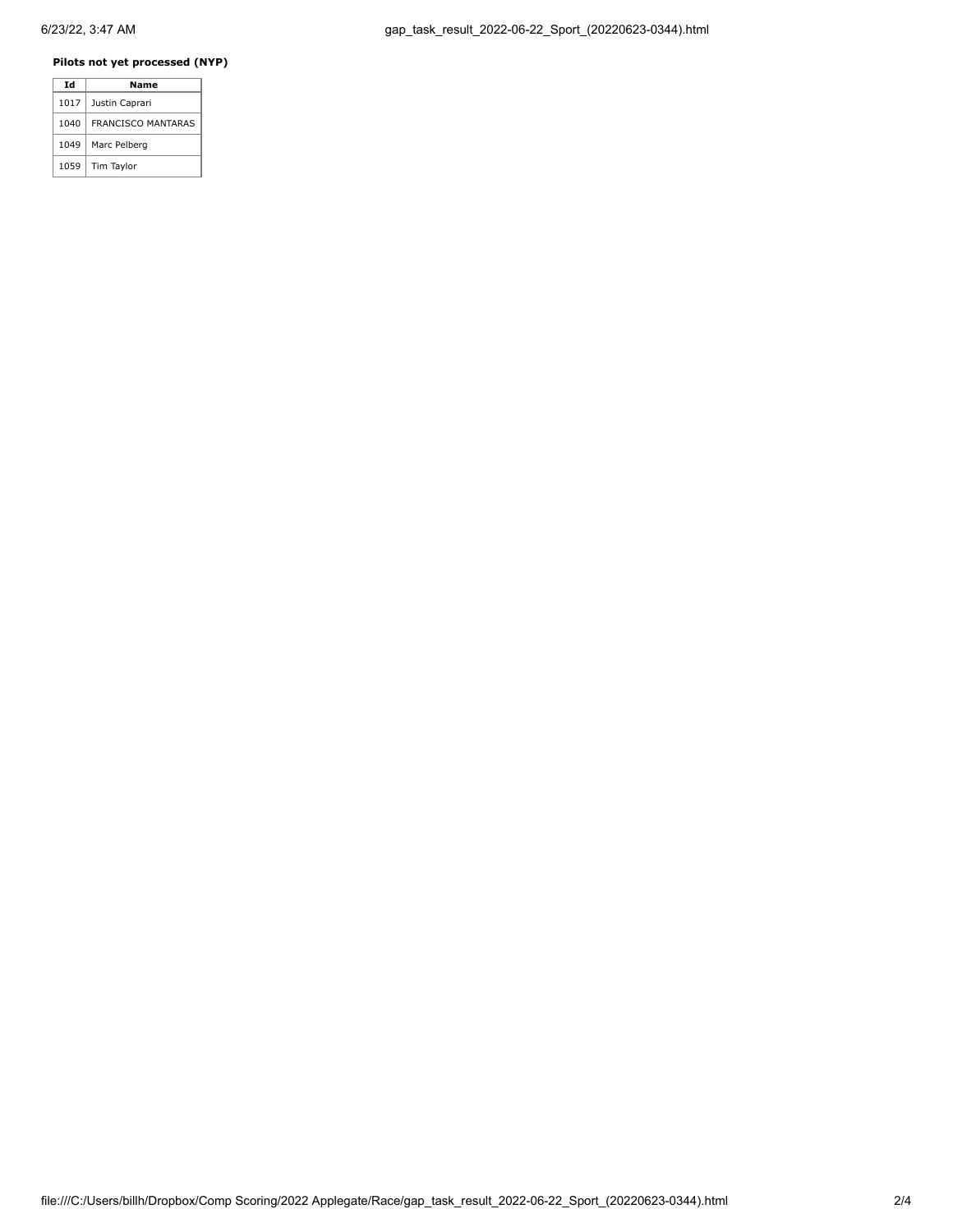### **Task statistics**

| param                           | value                     |
|---------------------------------|---------------------------|
| ss_distance                     | 74.009                    |
| task_distance                   | 76.247                    |
| launch_to_ess_distance          | 75.247                    |
| no_of_pilots_present            | 58                        |
| no_of_pilots_flying             | 58                        |
| no_of_pilots_lo                 | 33                        |
| no_of_pilots_reaching_nom_dist  | 35                        |
| no_of_pilots_reaching_es        | 26                        |
| no_of_pilots_reaching_goal      | 25                        |
| sum_flown_distance              | 3063.997                  |
| best_dist                       | 76.247                    |
| best_time                       | 2.2942                    |
| worst_time                      | 3.15                      |
| qnh_setting                     | 1013.25                   |
| no_of_pilots_in_competition     | 63                        |
| no_of_pilots_landed_before_stop | 0                         |
| sum_dist_over_min               | 2783.997                  |
| sum_real_dist_over_min          | 2783.997                  |
| sum_flown_distances             | 3063.997                  |
| best_real_dist                  | 76.247                    |
| last_finisher_start_time        | 2022-06-22T13:50:00-07:00 |
| last_start_time                 | 2022-06-22T13:50:00-07:00 |
| first_start_time                | 2022-06-22T13:50:00-07:00 |
| first_finish_time               | 2022-06-22T16:07:39-07:00 |
| max_time_to_get_time_points     | 3.8088                    |
| goalratio                       | 0.431                     |
| arrival_weight                  | 0                         |
| departure_weight                | 0                         |
| leading_weight                  | 0.162                     |
| time_weight                     | 0.4015                    |
| distance_weight                 | 0.4365                    |
| smallest_leading_coefficient    | 1.6662                    |
| available_points_distance       | 436.5211                  |
| available_points_time           | 401.4789                  |
| available_points_departure      | 0                         |
| available_points_leading        | 162                       |
| available_points_arrival        | 0                         |
| time_validity                   | 1                         |
| launch_validity                 | 1                         |
| distance_validity               | 1                         |
| stop_validity                   | 1                         |
| day_quality                     | 1                         |
| ftv_day_validity                | 1                         |
| time_points_stop_correction     | 0                         |

#### **Scoring formula settings**

| param      | value   |
|------------|---------|
| id         | GAP2021 |
| min dist   | 5       |
| nom dist   | 60      |
| nom time   | 1.5     |
| nom launch | 0.96    |